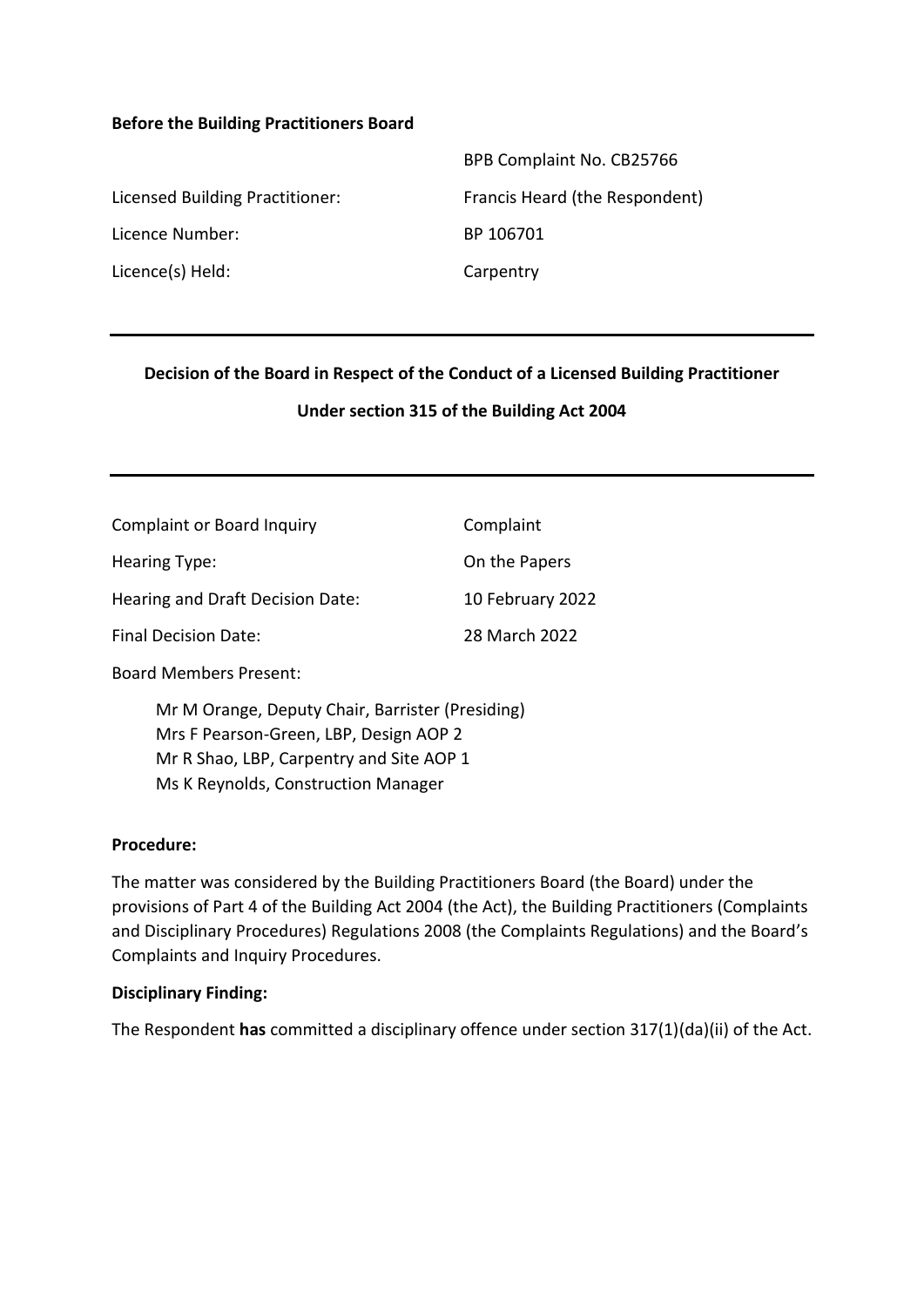### **Contents**

| This decision and the order herein were made final on 28 March 2022 on the basis that no further |  |
|--------------------------------------------------------------------------------------------------|--|

### <span id="page-1-0"></span>**Summary of the Board's Draft Decision**

[1] The Respondent failed to provide a record of work on completion of restricted building work. He is fined \$1,500 and ordered to pay costs of \$500.

### <span id="page-1-1"></span>**The Charges**

- [2] On 10 February 2022, the Board received a Registrar's Report in respect of a complaint about the conduct of the Respondent.
- [3] Under regulation 10 of the Complaints Regulations, the Board must, on receipt of the Registrar's Report, decide whether to proceed no further with the complaint because regulation 9 of the Complaints Regulations applies.
- [4] Having received the report, the Board decided that regulation 9 applied to aspects of the complaint but not to all of the allegations.

### <span id="page-1-2"></span>Regulation 9 Decisions

[5] The complaint to the Board also contained an allegation that the Respondent had conducted himself or herself in a manner that brings, or is likely to bring, the regime under this Act for licensed building practitioners into disrepute (s 317(1)(i) of the Act) by charging multiple times for the same items and making payment claims in relation to unsigned variations.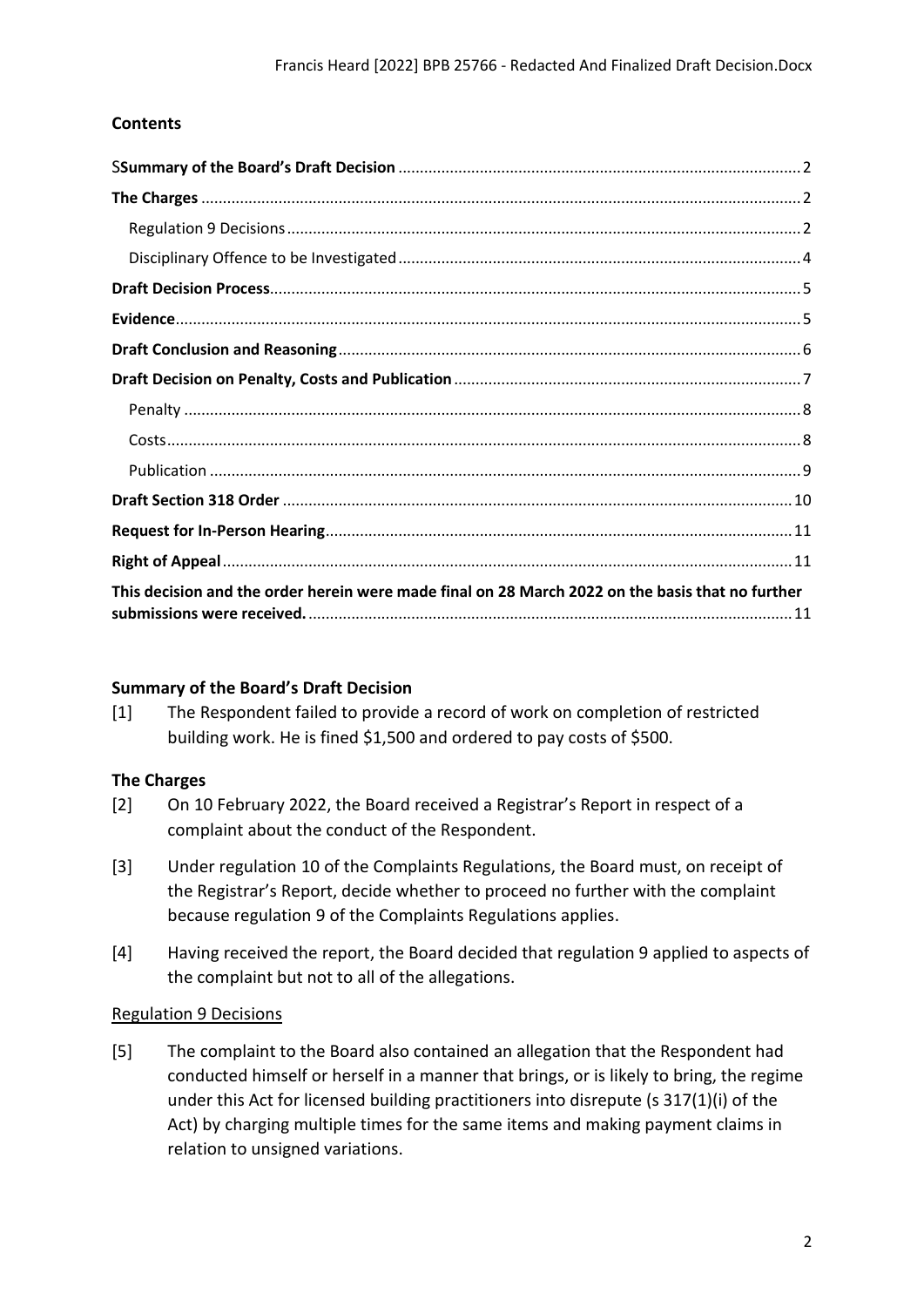[6] With regard to that allegation, the Board decided that regulation 9(f)(ii) of the Complaints Regulations applied. It provides:

> *Complaint not warranting further investigation A complaint does not warrant further investigation if—*

- *(f) the investigation of it is—*
	- *(ii) unnecessary;*
- [7] In considering whether the investigation of a complaint is necessary, the Board is required to consider the directions of the courts as regards the threshold for matters to be dealt with as a disciplinary matter. In *Collie v Nursing Council of New Zealand*<sup>1</sup>, Justice Gendall stated, as regards the threshold for disciplinary matters:

*[21] Negligence or malpractice may or may not be sufficient to constitute professional misconduct and the guide must be standards applicable by competent, ethical and responsible practitioners and there must be behaviour which falls seriously short of that which is to be considered acceptable and not mere inadvertent error, oversight or for that matter carelessness.*

[8] Again, in *Pillai v Messiter (No 2),* 2 the Court of Appeal stated:

*… the statutory test is not met by mere professional incompetence or by deficiencies in the practice of the profession. Something more is required. It includes a deliberate departure from accepted standards or such serious negligence as, although not deliberate, to portray indifference and an abuse.*

[9] With regard to allegations of bringing the licensed building practitioner's regime into disrepute, the Board notes that when the disciplinary provision was introduced to Parliament, the accompanying Cabinet paper noted:

> *This power would only be exercised in the most serious of cases of poor behaviour, such as repetitive or fraudulent behaviour, rather than for minor matters.*

- [10] The disrepute disciplinary provision in the Act is similar to legislation in other occupations, including medical professionals, teachers, lawyers and conveyancers, chartered accountants, financial advisors, veterinarians and real estate agents. The Board considered the disrepute provisions in Board Decision C2-01111<sup>3</sup> and discussed the legal principles that apply.
- [11] The Oxford Dictionary defines disrepute as "the state of being held in low esteem by the public",<sup>4</sup> and the courts have consistently applied an objective test when

<sup>1</sup> [2001] NZAR 74

<sup>2</sup> (1989) 16 NSWLR 197 (CA) at 200

<sup>&</sup>lt;sup>3</sup> Board decision dated 2 July 2015.

<sup>4</sup> Online edition, compilation of latest editions of *Oxford Dictionary of English, New Oxford American Dictionary, Oxford Thesaurus of English and Oxford American Writer's Thesaurus,* search settings UK English, accessed 12/05/15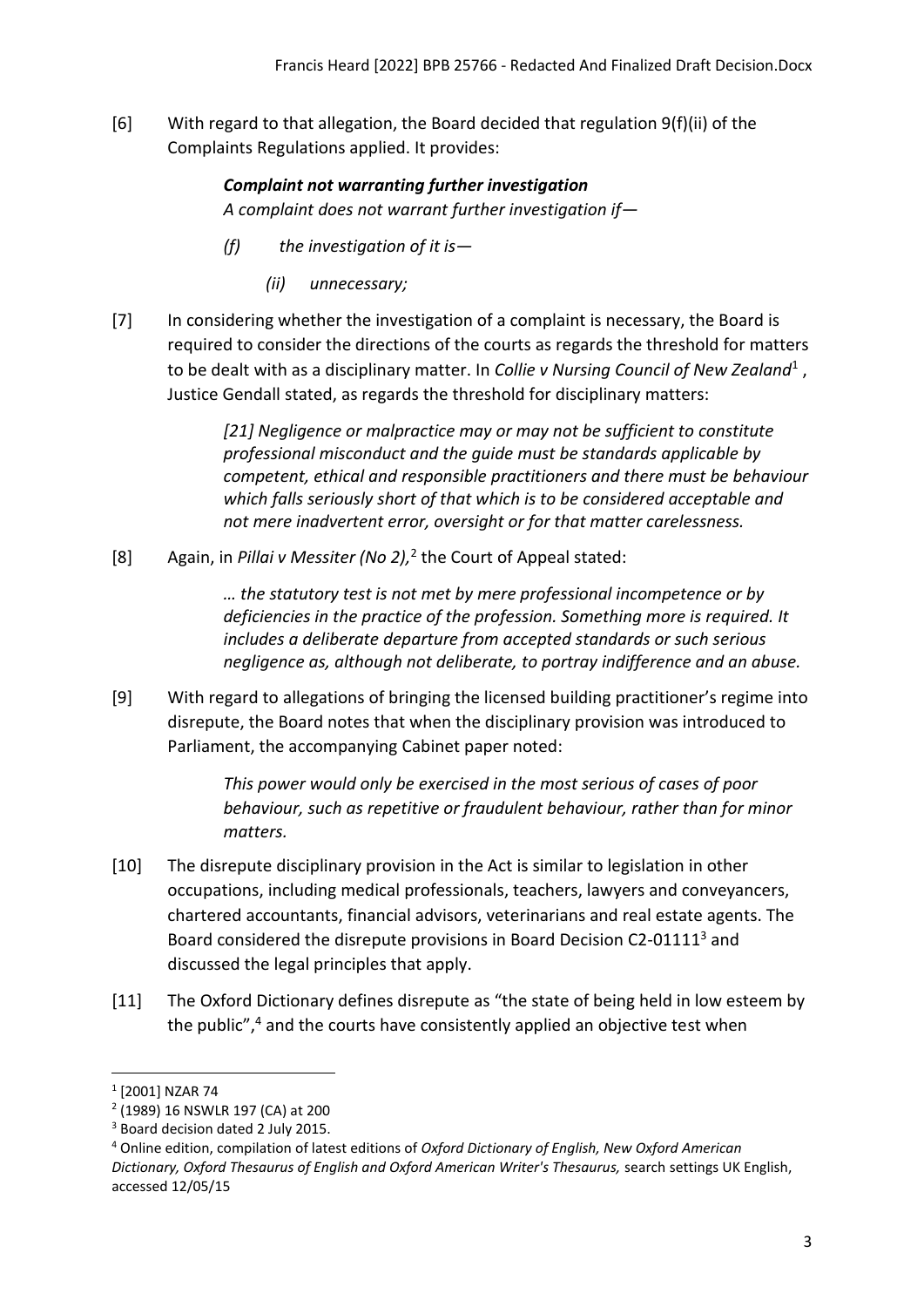considering such conduct. In *W v Auckland Standards Committee 3 of the New Zealand Law Society<sup>5</sup>* the Court of Appeal held that:

*the issue of whether conduct was of such a degree that it tended to bring the profession into disrepute must be determined objectively, taking into account the context in which the relevant conduct occurred. The subjective views of the practitioner, or other parties involved, were irrelevant*. 6

- [12] As to what conduct will or will not be considered to bring the regime into disrepute, it will be for the Board to determine on the facts of each case. The Board will, however, be guided by finding in other occupational regimes. In this respect, it is noted disrepute was upheld in circumstances involving:
	- $\bullet$  criminal convictions<sup>7</sup>;
	- honest mistakes without deliberate wrongdoing<sup>8</sup>;
	- provision of false undertakings<sup>9</sup>; and
	- $\bullet$  conduct resulting in an unethical financial gain<sup>10</sup>.
- [13] It is noted that often behaviour such as that alleged in this complaint is measured within the context of a code of conduct or ethics. A code of ethics under the Building Act, will come into force in October 2022. What is clear from the cases is that such unethical or unprofessional conduct can amount to disreputable conduct and/or breach the specific requirements of such a code.
- [14] In this matter, the Board noted that whilst the conduct may have been unethical, it was, in the main, contractual in nature. Therefore, on the basis of the above matters, the Board has decided that the matters raised did not reach the seriousness threshold as outlined in the above court decisions.
- [15] The Respondent should note that a Code of Ethics for Licensed Building Practitioners will come into force in October 2022 and that an allegation of a breach of the Code may well be dealt with differently than an allegation of disrepute.

## <span id="page-3-0"></span>Disciplinary Offence to be Investigated

[16] On the basis of the Registrar's Report, the Respondent's conduct that the Board resolved to investigate was that the Respondent had in respect of [Omitted] failed, without good reason, in respect of a building consent that relates to restricted building work that he or she is to carry out (other than as an owner-builder) or supervise, or has carried out (other than as an owner-builder) or supervised, (as the case may be), to provide the persons specified in section 88(2) with a record of work,

<sup>5</sup> [2012] NZCA 401

<sup>6</sup> [2012] NZAR 1071 page 1072

<sup>7</sup> *Davidson v Auckland Standards Committee* No 3 [2013] NZAR 1519

<sup>&</sup>lt;sup>8</sup> W v Auckland Standards Committee 3 of the New Zealand Law Society [2012] NZCA 401

<sup>&</sup>lt;sup>9</sup> Slack, Re [2012] NZLCDT 40

<sup>10</sup> *CollievNursingCouncilofNewZealand* [2000]NZAR7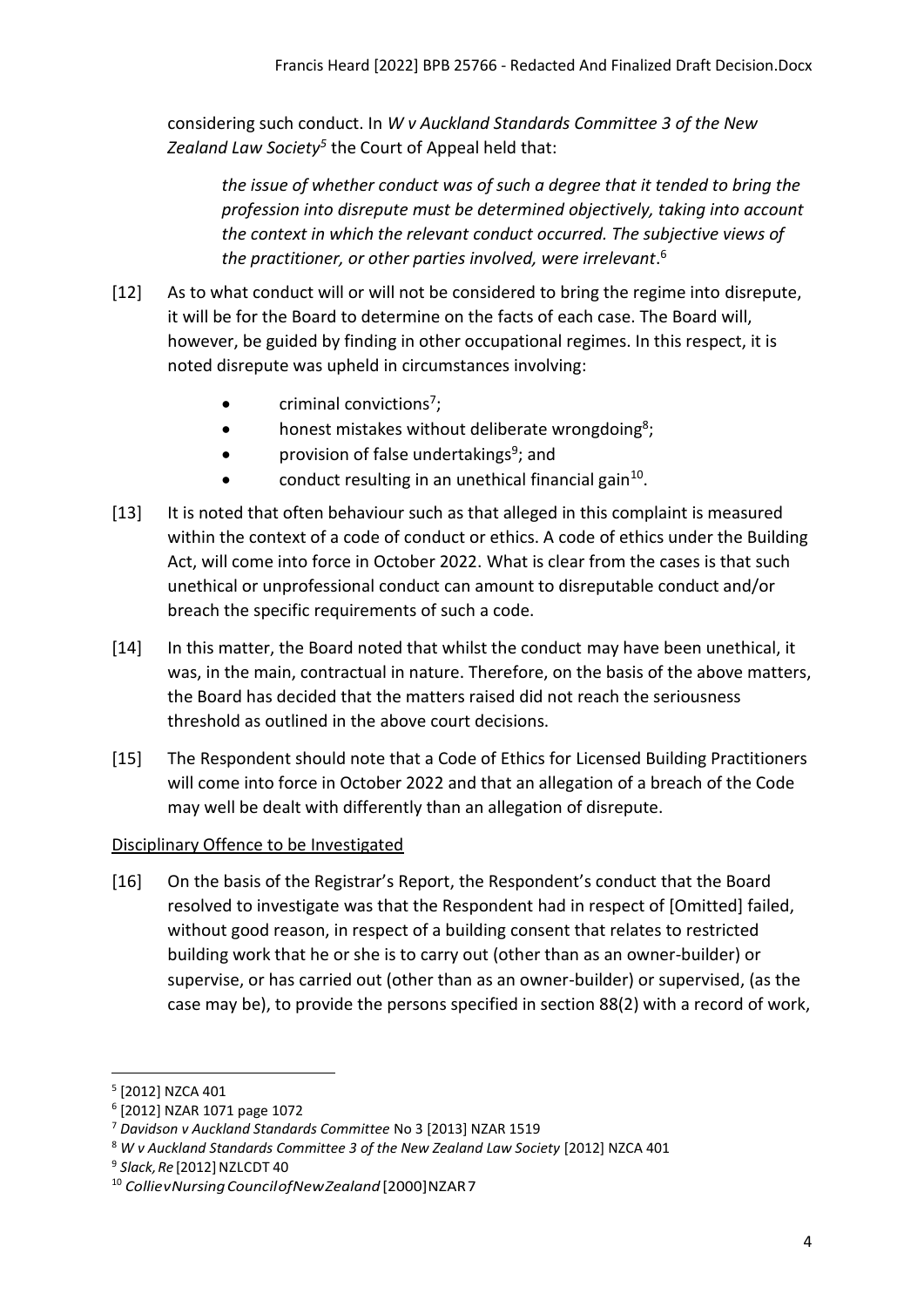on completion of the restricted building work, in accordance with section 88(1) (s 317(1)(da)(ii) of the Act).

[17] Under regulation 10, the Board is required to hold a hearing in respect of that matter.

## <span id="page-4-0"></span>**Draft Decision Process**

- [18] The Board's jurisdiction is that of an inquiry. Complaints are not prosecuted before the Board. Rather, it is for the Board to carry out any further investigation that it considers is necessary prior to it making a decision. In this respect, the Act provides that the Board may regulate its own procedures<sup>11</sup>. It has what is described as a summary jurisdiction in that the Board has a degree of flexibility in how it deals with matters; it retains an inherent jurisdiction beyond that set out in the enabling legislation<sup>12</sup>. As such, it may depart from its normal procedures if it considers doing so would achieve the purposes of the Act, and it is not contrary to the interests of natural justice to do so.
- [19] In this instance, the Board has decided that a formal hearing is not necessary. The Board considers that there is sufficient evidence before it to allow it to make a decision on the papers.
- [20] The Board does, however, note that there may be further evidence in the possession of persons involved in the matter or that the Board may not have interpreted the evidence correctly. To that end, this decision is a draft Board decision. The Complainant and the Respondent will be provided with an opportunity to comment on the Board's draft findings and to present further evidence prior to the Board making a final decision. If the Board directs or the Respondent requests an in-person hearing, then one will be scheduled.

# <span id="page-4-1"></span>**Evidence**

- [21] The Board must be satisfied on the balance of probabilities that the disciplinary offences alleged have been committed*<sup>13</sup>* . Under section 322 of the Act, the Board has relaxed rules of evidence that allow it to receive evidence that may not be admissible in a court of law.
- [22] The Respondent was engaged to carry out building work on an alteration and addition to an existing dwelling under multiple building consents. The building work included restricted building work for which a record of work must be provided on completion. The Respondent's building work started on or about 25 May 2015 and came to an end on or about 14 June 2016 when the contract for services was brought to an end. The Respondent has not provided a record of work for his

<sup>&</sup>lt;sup>11</sup> Clause 27 of Schedule 3

<sup>12</sup> *Castles v Standards Committee No.* [2013] NZHC 2289, *Orlov v National Standards Committee 1* [2013] NZHC 1955

<sup>13</sup> *Z v Dental Complaints Assessment Committee* [2009] 1 NZLR 1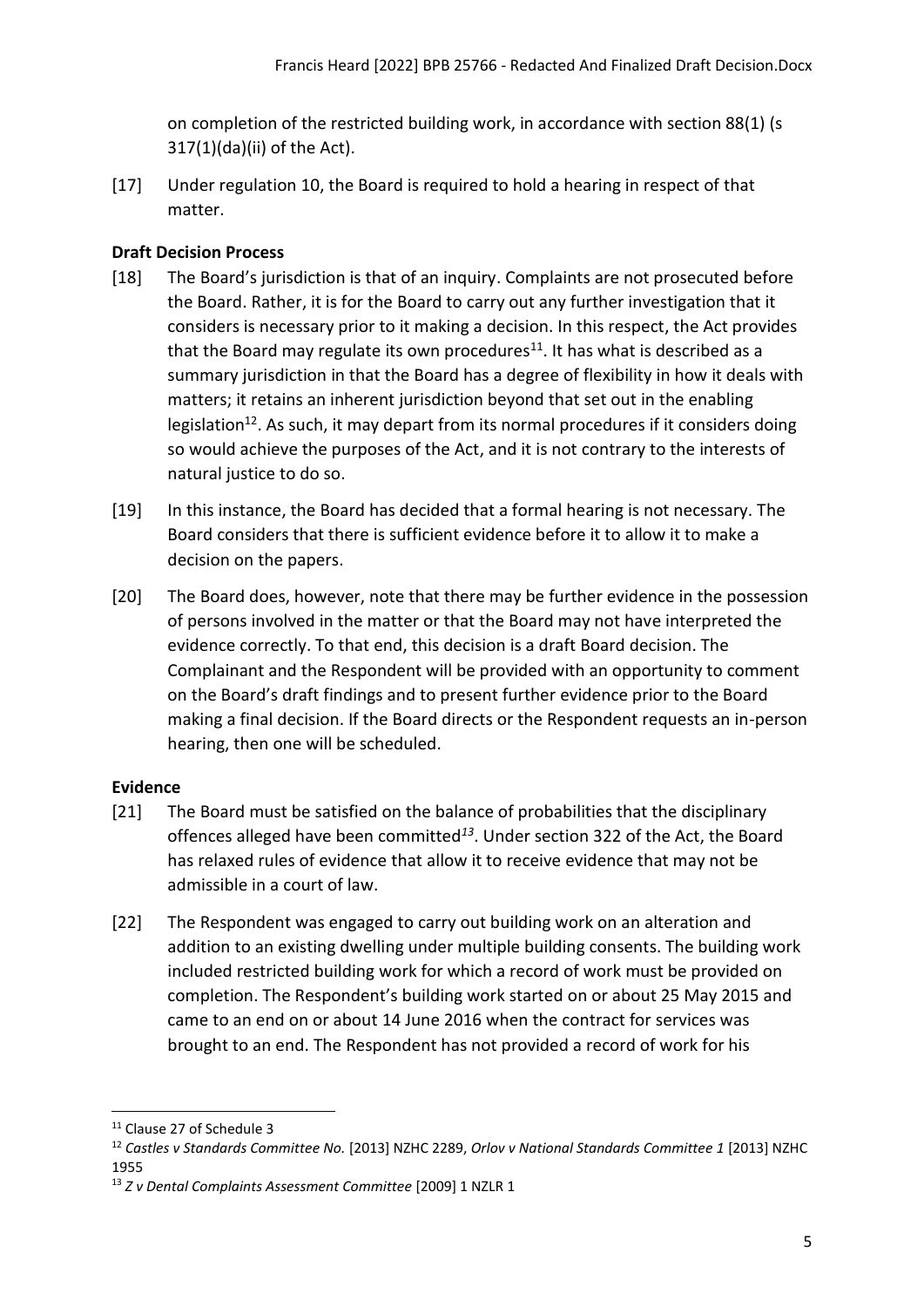restricted building work. The Complainant noted that requests for a record of work were ignored and that a new builder was engaged to complete the building work.

[23] The Respondent was provided with a copy of the complaint and was offered an opportunity to respond to it. He did not do so.

### <span id="page-5-0"></span>**Draft Conclusion and Reasoning**

- [24] The Board has decided that the Respondent **has** failed, without good reason, in respect of a building consent that relates to restricted building work that he or she is to carry out (other than as an owner-builder) or supervise, or has carried out (other than as an owner-builder) or supervised, (as the case may be), to provide the persons specified in section 88(2) with a record of work, on completion of the restricted building work, in accordance with section 88(1) (s 317(1)(da)(ii) of the Act) and **should** be disciplined.
- [25] The Respondent was no longer licensed when this matter came before the Board. Under section 315(2) of the Act, a complaint, and any decision on the complaint, may relate to a person who is no longer a licensed building practitioner but who was a licensed building practitioner at the time of the relevant conduct. The Respondent was licensed at the time the record of work was not provided.
- [26] There is a statutory requirement under section 88(1) of the Building Act 2004 for a licensed building practitioner to provide a record of work to the owner and the territorial authority on completion of restricted building work<sup>14</sup>.
- [27] Failing to provide a record of work is a ground for discipline under section 317(1)(da)(ii) of the Act. In order to find that ground for discipline proven, the Board need only consider whether the Respondent had "good reason" for not providing a record of work on "completion" of the restricted building work.
- [28] The Board discussed issues with regard to records of work in its decision C2-01170<sup>15</sup> and gave guidelines to the profession as to who must provide a record of work, what a record of work is for, when it is to be provided, the level of detail that must be provided, who a record of work must be provided to and what might constitute a good reason for not providing a record of work.
- [29] The starting point with a record of work is that it is a mandatory statutory requirement whenever restricted building work under a building consent is carried out or supervised by a licensed building practitioner (other than as an ownerbuilder). Each and every licensed building practitioner who carries out restricted building work must provide a record of work.
- [30] The statutory provisions do not stipulate a timeframe for the licenced person to provide a record of work. The provisions in section 88(1) simply states "on completion of the restricted building work …". As was noted by Justice Muir in

<sup>14</sup> Restricted Building Work is defined by the Building (Definition of Restricted Building Work) Order 2011

<sup>&</sup>lt;sup>15</sup> Licensed Building Practitioners Board Case Decision C2-01170 15 December 2015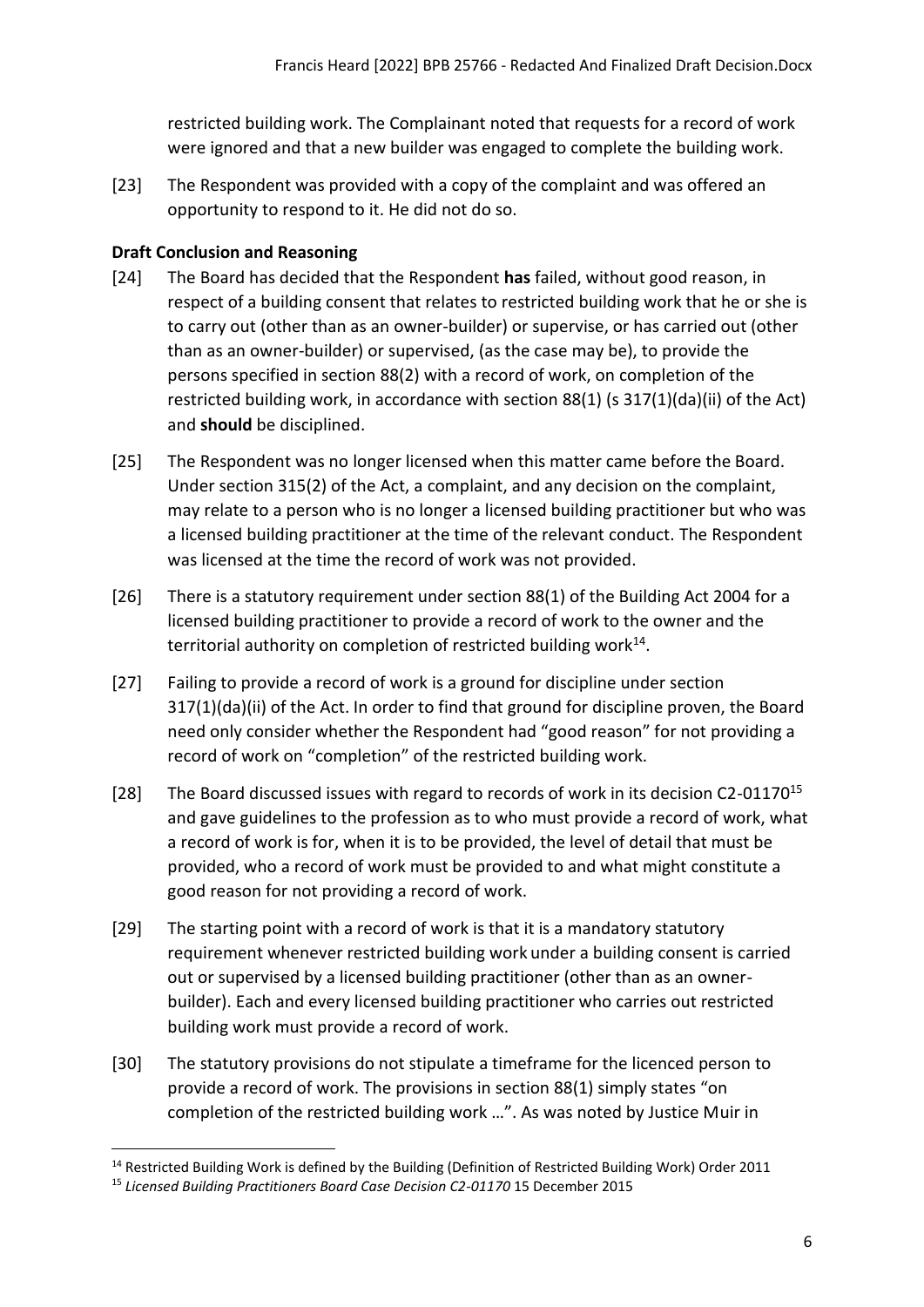*Ministry of Business Innovation and Employment v Bell<sup>16</sup> "... the only relevant* precondition to the obligations of a licenced building practitioner under s 88 is that he/she has completed their work".

- [31] As to when completion will have occurred is a question of fact in each case.
- [32] In most situations' issues with the provision of a record of work do not arise. The work progresses, and records of work are provided in a timely fashion. Completion occurred in June 2016 when the Respondent ceased working on the project. A record has not been provided. On this basis, the Board finds that the record of work was not provided on completion as required, and the disciplinary offence has been committed.
- [33] Section 317(1)(da)(ii) of the Act provides for a defence of the licenced building practitioner having a "good reason" for failing to provide a record of work. If they can, on the balance of probabilities, prove to the Board that one exists, then it is open to the Board to find that a disciplinary offence has not been committed. Each case will be decided by the Board on its own merits, but the threshold for a good reason is high. No good reasons have been put forward.
- [34] It is noted that there was a commercial dispute between the Complainant and the Respondent. Whilst it was not advanced as a good reason, the Respondent should note that the Board has repeatedly stated that a Record of Work is a statutory requirement, not a negotiable term of a contract. The requirement for it is not affected by the terms of a contract, nor by contractual disputes. Licensed building practitioners should now be aware of their obligations to provide them, and their provision should be a matter of routine.
- [35] The Respondent should also note that the requirement is on the licensed building practitioner to provide a record of work, not on the owner or territorial authority to demand one. He is required to act of his own accord and not wait for others to remind him of his obligations.

## <span id="page-6-0"></span>**Draft Decision on Penalty, Costs and Publication**

- [36] Having found that one or more of the grounds in section 317 applies, the Board must, under section 318 of the Act<sup>i</sup>, consider the appropriate disciplinary penalty, whether the Respondent should be ordered to pay any costs and whether the decision should be published.
- [37] The matter was dealt with on the papers. Included was information relevant to penalty, costs and publication, and the Board has decided to make indicative orders and give the Respondent an opportunity to provide further evidence or submissions relevant to the indicative orders.

<sup>16</sup> [2018] NZHC 1662 at para 50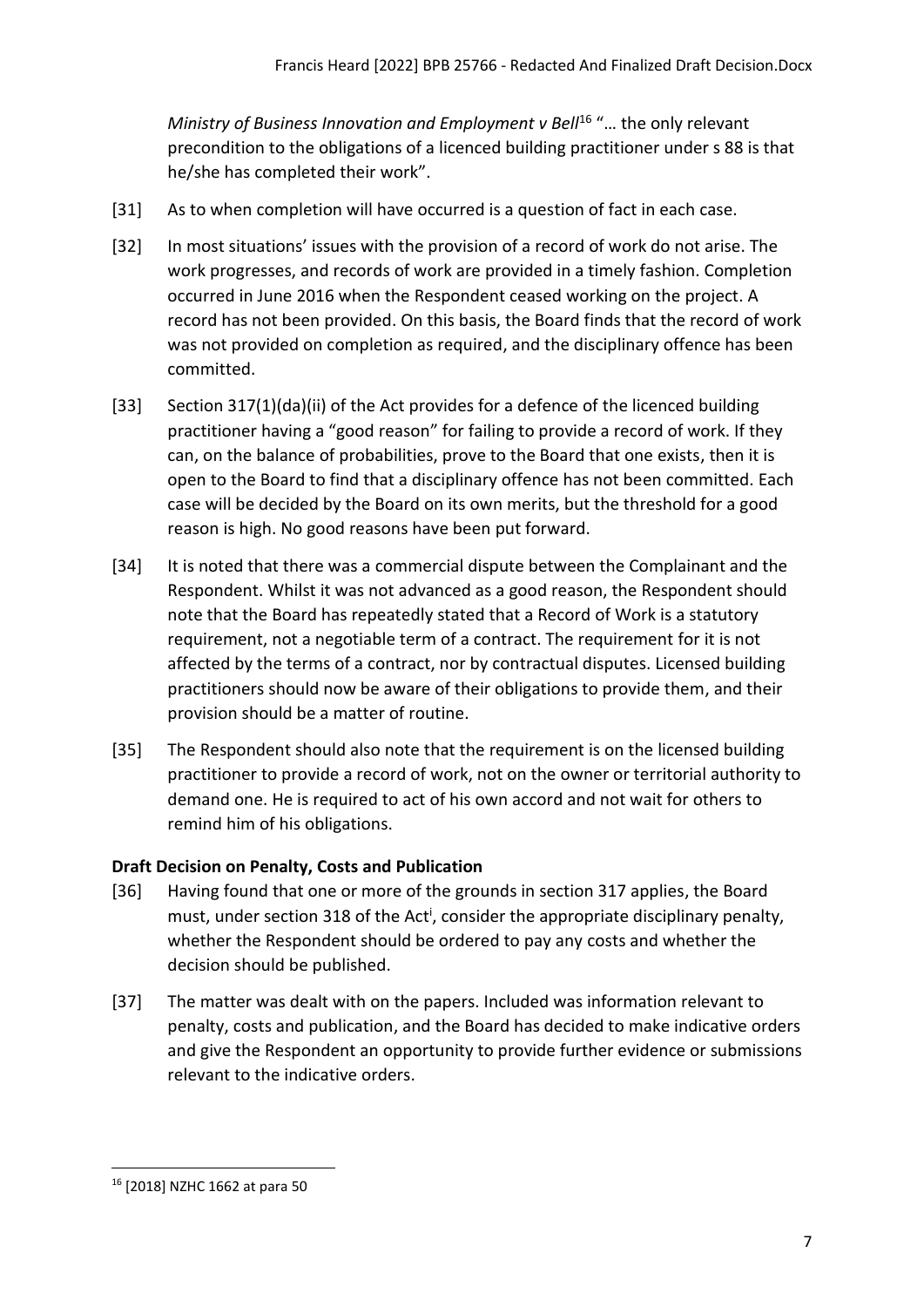## <span id="page-7-0"></span>Penalty

[38] The purpose of professional discipline is to uphold the integrity of the profession; the focus is not punishment but the enforcement of a high standard of propriety and professional conduct. The Board does note, however, that the High Court in *Patel v Complaints Assessment Committee*<sup>17</sup> commented on the role of "punishment" in giving penalty orders stating that punitive orders are, at times, necessary to provide a deterrent and to uphold professional standards. The Court noted:

> *[28] I therefore propose to proceed on the basis that, although the protection of the public is a very important consideration, nevertheless the issues of punishment and deterrence must also be taken into account in selecting the appropriate penalty to be imposed.*

- [39] The Board also notes that in *Lochhead v Ministry of Business Innovation and Employment,* <sup>18</sup> the Court noted that whilst the statutory principles of sentencing set out in the Sentencing Act 2002 do not apply to the Building Act, they have the advantage of simplicity and transparency. The Court recommended adopting a starting point for a penalty based on the seriousness of the disciplinary offending prior to considering any aggravating and/or mitigating factors.
- [40] Record of work matters are at the lower end of the disciplinary scale. The Board's normal starting point for a failure to provide a record of work is a fine of \$1,500, an amount which it considers will deter others from such behaviour.
- [41] The Respondent has previously been disciplined by the Board for a failure to provide a record of work. That conduct to which that decision related occurred at or about the same time as the present matter. As such, the Board has not treated this as a second offence as the Respondent had not been disciplined by the Board when the record of work was not provided.
- [42] As there are no aggravating nor mitigating factors present, the Board sees no reason to depart from the starting point. The fine is set at \$1,500.

## <span id="page-7-1"></span>Costs

- [43] Under section 318(4) the Board may require the Respondent "to pay the costs and expenses of, and incidental to, the inquiry by the Board."
- [44] The Respondent should note that the High Court has held that 50% of total reasonable costs should be taken as a starting point in disciplinary proceedings and that the percentage can then be adjusted up or down having regard to the particular circumstances of each case<sup>19</sup>.

<sup>17</sup> HC Auckland CIV-2007-404-1818, 13 August 2007 at p 27

<sup>18</sup> 3 November 2016, CIV-2016-070-000492, [2016] NZDC 21288

<sup>19</sup> *Cooray v The Preliminary Proceedings Committee* HC, Wellington, AP23/94, 14 September 1995, *Macdonald v Professional Conduct Committee,* HC, Auckland, CIV 2009-404-1516, 10 July 2009, *Owen v Wynyard* HC, Auckland, CIV-2009-404-005245, 25 February 2010.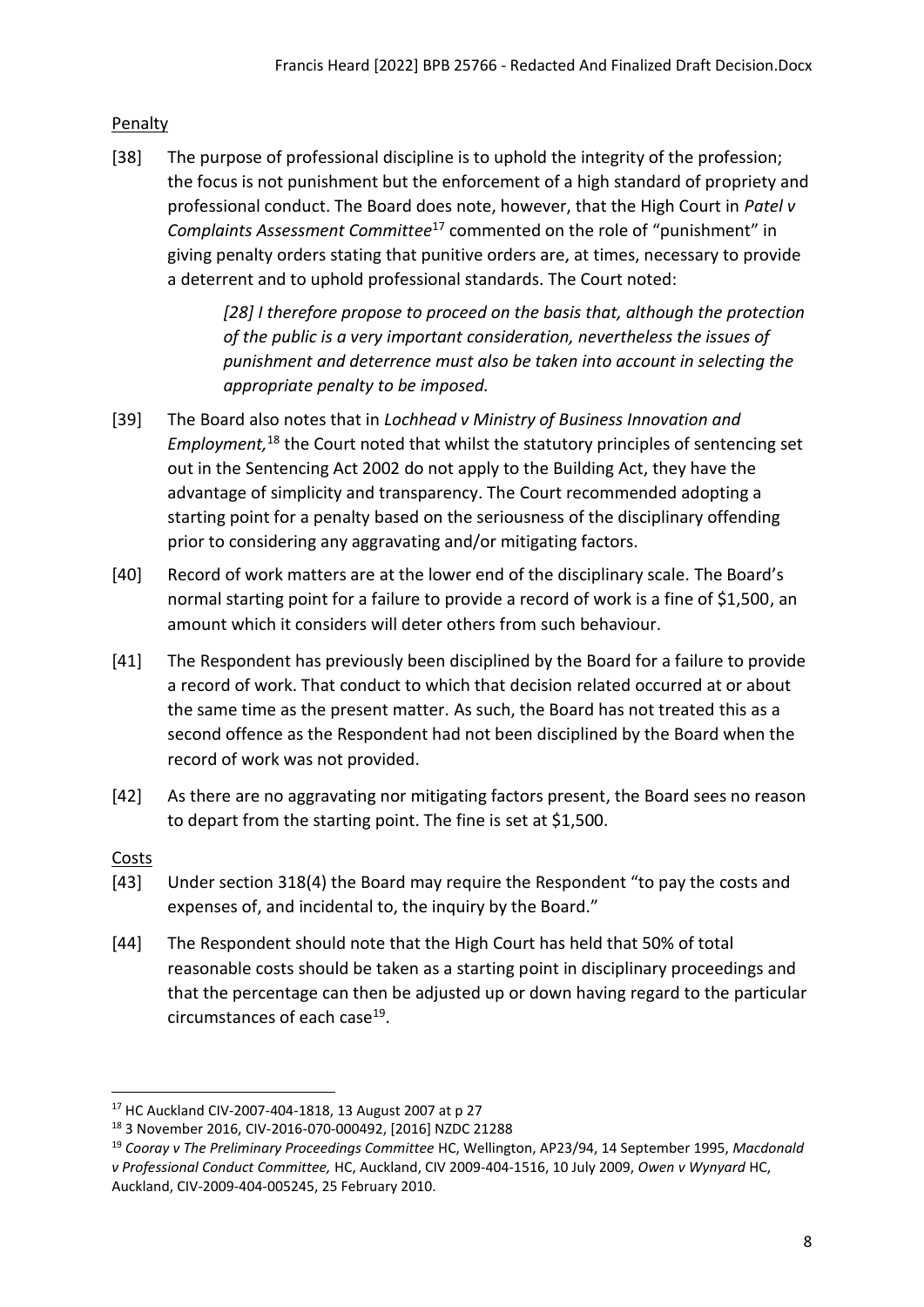[45] In *Collie v Nursing Council of New Zealand,*<sup>20</sup> where the order for costs in the tribunal was 50% of actual costs and expenses, the High Court noted that:

> *But for an order for costs made against a practitioner, the profession is left to carry the financial burden of the disciplinary proceedings, and as a matter of policy that is not appropriate.*

[46] In *Kenneth Michael Daniels v Complaints Committee 2 of the Wellington District Law Society*, <sup>21</sup> the High Court noted:

> *[46] All cases referred to in Cooray were medical cases and the Judge was careful to note that the 50 per cent was the general approach that the Medical Council took. We do not accept that if there was any such approach, it is necessarily to be taken in proceedings involving other disciplinary bodies. Much will depend upon the time involved, actual expenses incurred, attitude of the practitioner bearing in mind that whilst the cost of a disciplinary action by a professional body must be something of a burden imposed upon its members, those members should not be expected to bear too large a measure where a practitioner is shown to be guilty of serious misconduct.*

*[47] Costs orders made in proceedings involving law practitioners are not to be determined by any mathematical approach. In some cases 50 per cent will be too high, in others insufficient.*

- [47] The Board has adopted an approach to costs that uses a scale based on 50% of the average costs of different categories of hearings, simple, moderate and complex. The current matter was simple. Adjustments based on the High Court decisions above are then made.
- [48] The Board notes the matter was dealt with on the papers. There has, however, been costs incurred investigating the matter, producing the Registrar's Report and in the Board making its decision. The costs have been less than those that would have been incurred had a full hearing been held. As such, the Board will order that costs of \$500 be paid by the Respondent. The Board considers that this is a reasonable sum for the Respondent to pay toward the costs and expenses of, and incidental to, the inquiry by the Board.

## <span id="page-8-0"></span>**Publication**

[49] As a consequence of its decision, the Respondent's name and the disciplinary outcomes will be recorded in the public register maintained as part of the Licensed Building Practitioners' scheme as is required by the Act<sup>22</sup>. The Board is also able, under section 318(5) of the Act, to order publication over and above the public register:

<sup>20</sup> [2001] NZAR 74

<sup>21</sup> CIV-2011-485-000227 8 August 2011

<sup>&</sup>lt;sup>22</sup> Refer sections 298, 299 and 301 of the Act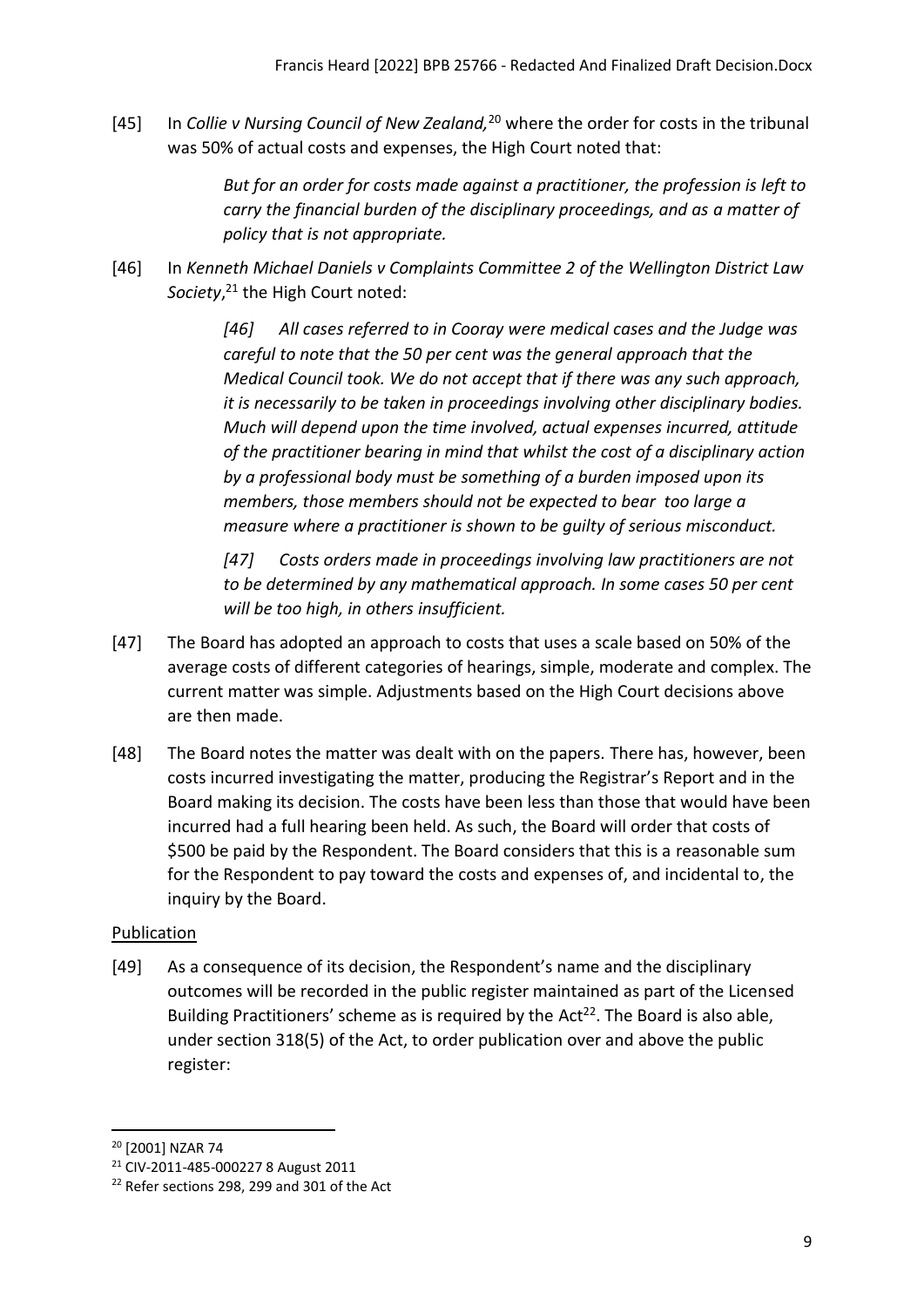*In addition to requiring the Registrar to notify in the register an action taken by the Board under this section, the Board may publicly notify the action in any other way it thinks fit.*

- [50] As a general principle, such further public notification may be required where the Board perceives a need for the public and/or the profession to know of the findings of a disciplinary hearing. This is in addition to the Respondent being named in this decision.
- [51] Within New Zealand, there is a principle of open justice and open reporting which is enshrined in the Bill of Rights Act 1990<sup>23</sup>. The Criminal Procedure Act 2011 sets out grounds for suppression within the criminal jurisdiction<sup>24</sup>. Within the disciplinary hearing jurisdiction, the courts have stated that the provisions in the Criminal Procedure Act do not apply but can be instructive<sup>25</sup>. The High Court provided guidance as to the types of factors to be taken into consideration in *N v Professional Conduct Committee of Medical Council<sup>26</sup> .*
- [52] The courts have also stated that an adverse finding in a disciplinary case usually requires that the name of the practitioner be published in the public interest<sup>27</sup>. It is, however, common practice in disciplinary proceedings to protect the names of other persons involved as naming them does not assist the public interest.
- [53] Based on the above, the Board will not order further publication.

## <span id="page-9-0"></span>**Draft Section 318 Order**

[54] For the reasons set out above, the Board directs that:

| Penalty:            | Pursuant to section 318(1)(f) of the Building Act 2004, the<br>Respondent is ordered to pay a fine of \$1,500.                                                                                          |
|---------------------|---------------------------------------------------------------------------------------------------------------------------------------------------------------------------------------------------------|
| Costs:              | Pursuant to section 318(4) of the Act, the Respondent is ordered to<br>pay costs of \$500 (GST included) towards the costs of, and<br>incidental to, the inquiry of the Board.                          |
| <b>Publication:</b> | The Registrar shall record the Board's action in the Register of<br>Licensed Building Practitioners in accordance with section 301(I)(iii)<br>of the Act.                                               |
|                     | In terms of section 318(5) of the Act, there will not be action taken<br>to publicly notify the Board's action, except for the note in the<br>Register and the Respondent being named in this decision. |

[55] The Respondent should note that the Board may, under section 319 of the Act, suspend or cancel a licensed building practitioner's licence if fines or costs imposed as a result of disciplinary action are not paid.

 $26$  ibid

<sup>&</sup>lt;sup>23</sup> Section 14 of the Act

<sup>&</sup>lt;sup>24</sup> Refer sections 200 and 202 of the Criminal Procedure Act

<sup>25</sup> *N v Professional Conduct Committee of Medical Council* [2014] NZAR 350

<sup>&</sup>lt;sup>27</sup> Kewene v Professional Conduct Committee of the Dental Council [2013] NZAR 1055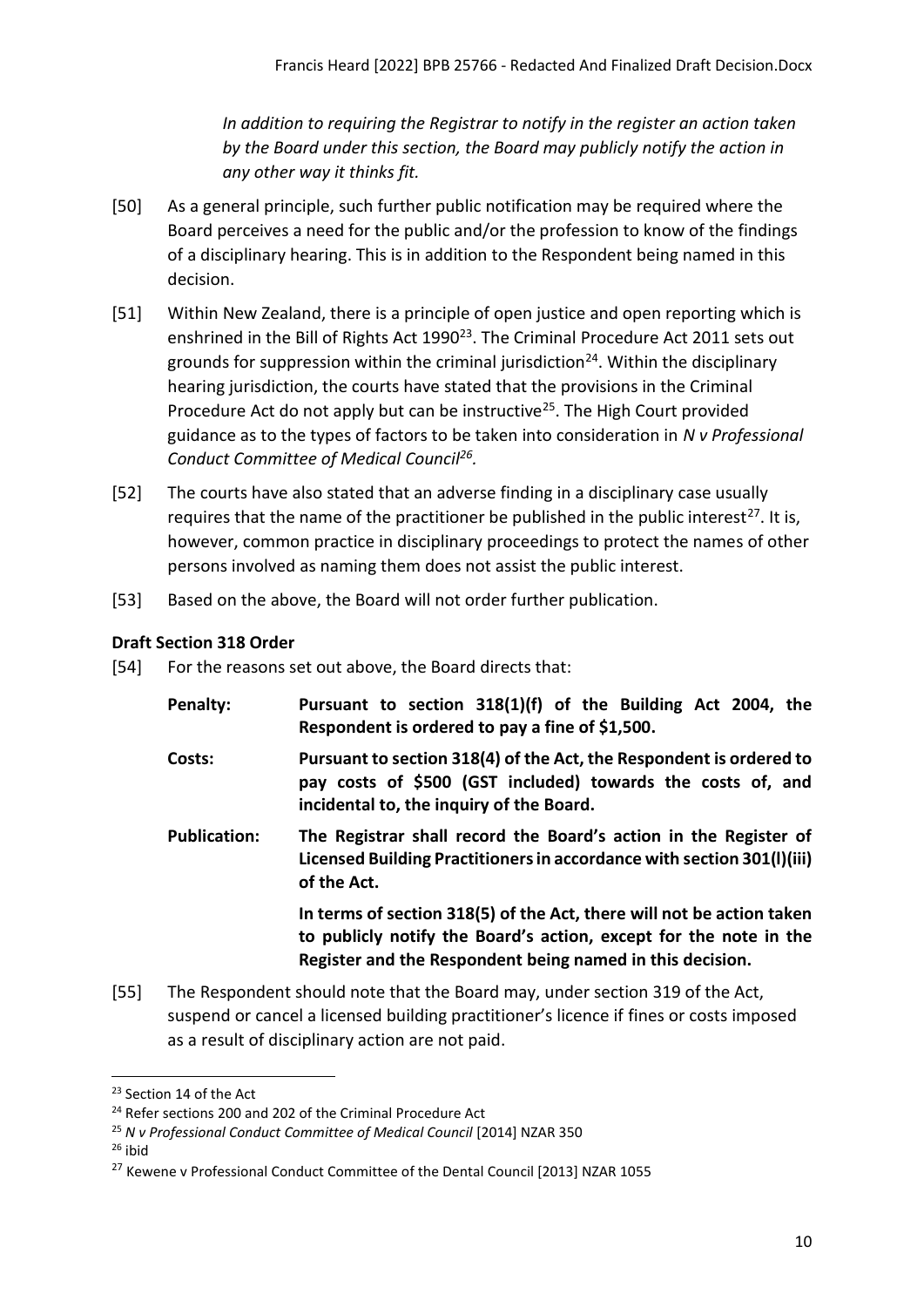#### **Submissions on Draft Decision**

- [56] The Board invites the Respondent to:
	- (a) provide further evidence for the Board to consider; and/or
	- (b) make written submissions on the Board's findings. Submissions may be on the substantive findings and/or on the findings on penalty, costs and publication.
- [57] Submissions and/or further evidence must be filed with the Board by no later than the close of business on Friday 25 March 2022.
- [58] If submissions are received, then the Board will meet and consider those submissions.
- [59] The Board may, on receipt of any of the material received, give notice that an inperson hearing is required prior to it making a final decision. Alternatively, the Board may proceed to make a final decision which will be issued in writing.
- [60] If no submissions or further evidence is received within the time frame specified, then this decision will become final.

### <span id="page-10-0"></span>**Request for In-Person Hearing**

- [61] If the Respondent, having received and considered the Board's Draft Decision, considers that an in-person hearing is required, then one will be scheduled, and a notice of hearing will be issued.
- [62] A request for an in-person hearing must be made in writing to the Board Officer no later than the close of business on Friday 25 March 2022.
- [63] If a hearing is requested, this Draft Decision, including the Board's indicative position on penalty, costs and publication, will be set aside.

### <span id="page-10-1"></span>**Right of Appeal**

[64] The right to appeal Board decisions is provided for in section 330(2) of the Act<sup>ii</sup>.

Signed and dated this  $1<sup>st</sup>$  day of March 2022.

**Mr M Orange**  Presiding

**Presiding** 

<span id="page-10-2"></span>**This decision and the order herein were made final on 28 March 2022 on the basis that no further submissions were received.**

Signed and dated this 3<sup>rd</sup> day of May 2022. **Mr M Orange**